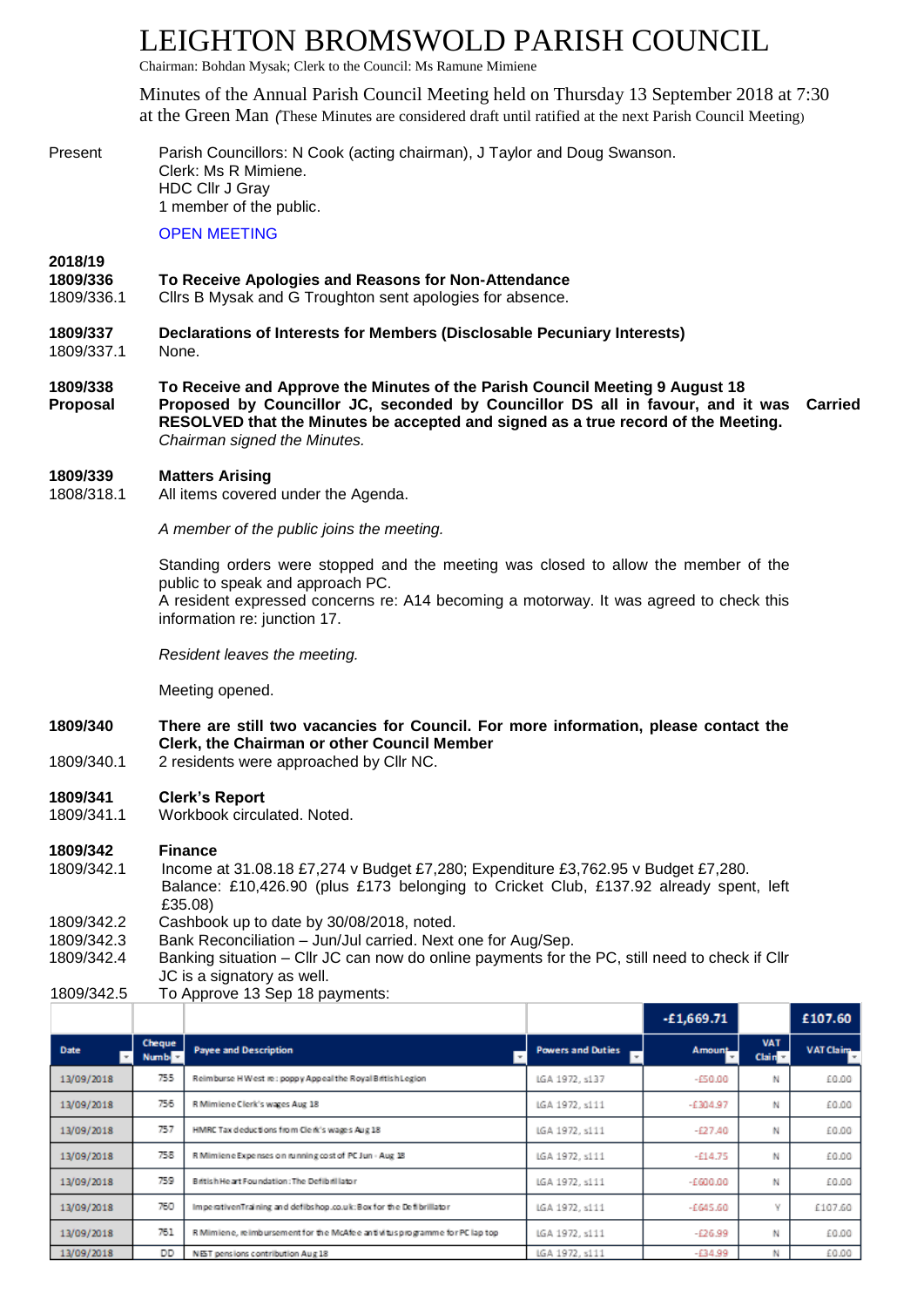# **Proposal Proposed by Councillor JC, seconded by Councillor DS all in favour and it was RESOLVED that all items listed in 1809/342.5 are to be paid.**

# **1809/343 PC Website - <http://leightonbromswold-pc.org.uk/>**

1809/343.1 Ongoing. Clerk was asked to split the time spent on website.

# **1809/344 To Review amended Standing orders updated by NALC, circulated by CAPALC in July 2018**

# **Proposal Proposed by Councillor JC, seconded by Councillor DS all in favour and it was Carried RESOLVED the new Amended Standing orders are approved.**

*HDC Cllr JG joins the meeting*

HDC Cllr JG reported that here is some concern that the vast majority of new housing across HDC lies with just 2 developers. It is clearly possible that they could manipulate the pace at which housing development comes to market for their own ends. HDC are entering the 2019/20 Budget round.

One issue HDC Cllr JG particularly needs to flag is that the value of our recycled waste has dropped significantly during the year. One outcome of this is that the company handling the recycling is trying to reject as much as possible, so are looking more closely at what is being put into bins.

This has a knock-on effect to us as we don't receive about £30 per tonne of income, and the County get charged £80 per tonne to then landfill it.

HDC need to have a fresh campaign around what can go into the blue bin. Full details of what can go in a blue bin is on HDC website, and they will shortly be launching a new 'Metal Matters' campaign too.

*A member of the public re-joins the meeting*

HDC Cllr JG encouraged people to recycle but do that correctly, please.

It was noted that LBPC did the village plan previously and is now considering and seeking advice from the village re: a Neighbourhood Plan. A question was raised re: Molesworth RAF base future. HDC Cllr JG expressed his opinion that it is unlikely for this site to be a site for housing.

# **1809/345 Playing Field, Cllr BM**

1809/345.1 Regular Inspection – Noted

1809/345.2 Recreation field repairs/refurbishment

• Wicksteed reported that during their engineers visit to site on 4 Sep 2018 to fit the new cradle seats to the swing he discovered that corrosion to 4 of the main supports on the swing at/just below ground level. Engineer removed the seats and chains from the swing so that it cannot be used. Current order cancelled. The swing is believed to be of 20 years of old.

The options available are to either a) replace the supports, b) remove and dispose of the swing, c) remove the swing and replace with a new one, or d) remove existing swing and supply and install new with new safety grass in an alternative location:

# **Option A**

4 x 3012-222 Main Support tube (painted dark green) @ £75.00 each = £300.00 2 x 5084-002 End head castings @ £154.00 each = £308.00 8 x 4064-007 Shackles @ £6.00 each = £48.00 8 x 2511-010 CT10 oilite bushes @ £1.30 each = £10.40 2 x 5901-048 Single tier cradle seat @ £125.00 = £250.00 Labour cost to dig out and replace 4 main supports & fit parts detailed = £750.00 Total cost = £1,666.40 Approximate lead-time = 4-6 weeks from receipt of an order. **Option B** Labour to cut off swings  $@$  just below ground level and dispose of = £540.00 Approximate lead-time = 2 weeks from receipt of an order. **Option C**

Approximate cost to remove and dispose of the existing swing and to supply a 8' 2 Bay 2 Flat Seat 2 Cradle Seat Viking Swing in its place utilising the existing safety grass £5,400.00: this is based on the new swing been installed in the same place as the existing and using the existing grass mats.

Approximate lead-time = 10-12 weeks from receipt of an order.

### **Option D**

Installing a new swing in a different position so that the swing is not under the canopy of the